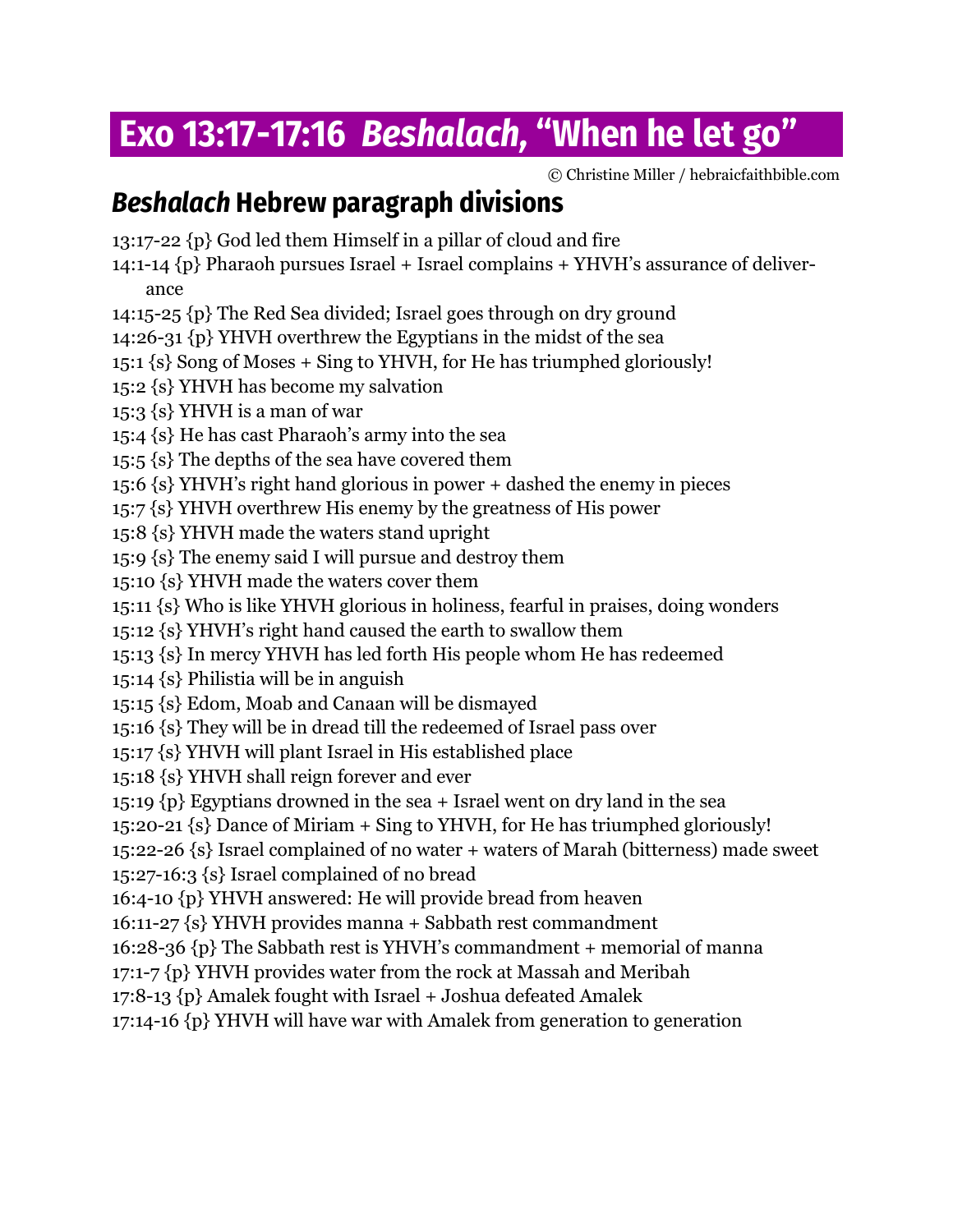# *Beshalach* **summary**

- **1A.1) 13:17-22 ALL THE CONGREGATION OF ISRAEL SET OUT ON THEIR JOURNEY** by the way of the wilderness;
- **1A.2) 14:1-31 EGYPT FOUGHT WITH ISRAEL**; but YHVH defeated Egypt through Moses;
- **1A.3) 15:1-21 SONG OF MOSES** and the dance of Miriam: **YHVH IS HIGHLY EXALTED**;
	- **1B) 15:22-26 CONTENTION AT THE WATERS OF MARAH**;
		- **1C) 15:27-16:1** And **THEY CAME TO ELIM**, where were twelve springs of water, and seventy palm trees; and they camped there by the waters;
			- **1D) 16:2-3 LACK OF BREAD** in the wilderness;
				- **1E) 16:4-5** Then YHVH said to Moses: Behold, **I WILL CAUSE BREAD TO RAIN FROM HEAVEN** for you; and the people shall go out and gather a day's portion every day, **THAT I MAY TEST THEM**, whether they will walk in My law, or not;
					- **1F) 16:6-12 ISRAEL SAW** the glory of YHVH;
						- **1G) 16:13-15** And it came to pass at evening, that the quails came up, and covered the camp; and in the morning there was a layer of dew round about the camp. **14** And when the layer of dew was gone up, behold, on the face of the wilderness a fine, scale-like thing, fine as the hoar-frost on the ground. **15** And when the children of Israel saw it, they said one to another: What is it? [**MANNA**?]--for they did not know what it was. And Moses said to them: It is the bread which YHVH has given you to eat;
							- **1H) 16:16a** This is the thing which **YHVH HAS COMMANDED**;

### **CENTRAL AXIS) 16:16b-27 SABBATH REST TAUGHT;**

- **2H) 16:28-30** Sabbath rest is **YHVH'S COMMANDMENT**;
- **2G) 16:31** And the house of Israel called the name of it **MANNA**; and it was like coriander seed, white; and the taste of it was like wafers made with honey;
- **2F) 16:32** And Moses said: This is the thing which YHVH has commanded: **LET** an omerful of it be kept throughout **YOUR GENERATIONS**; that they may **SEE** the bread with which I fed you in the wilderness, when I brought you forth from the land of Egypt;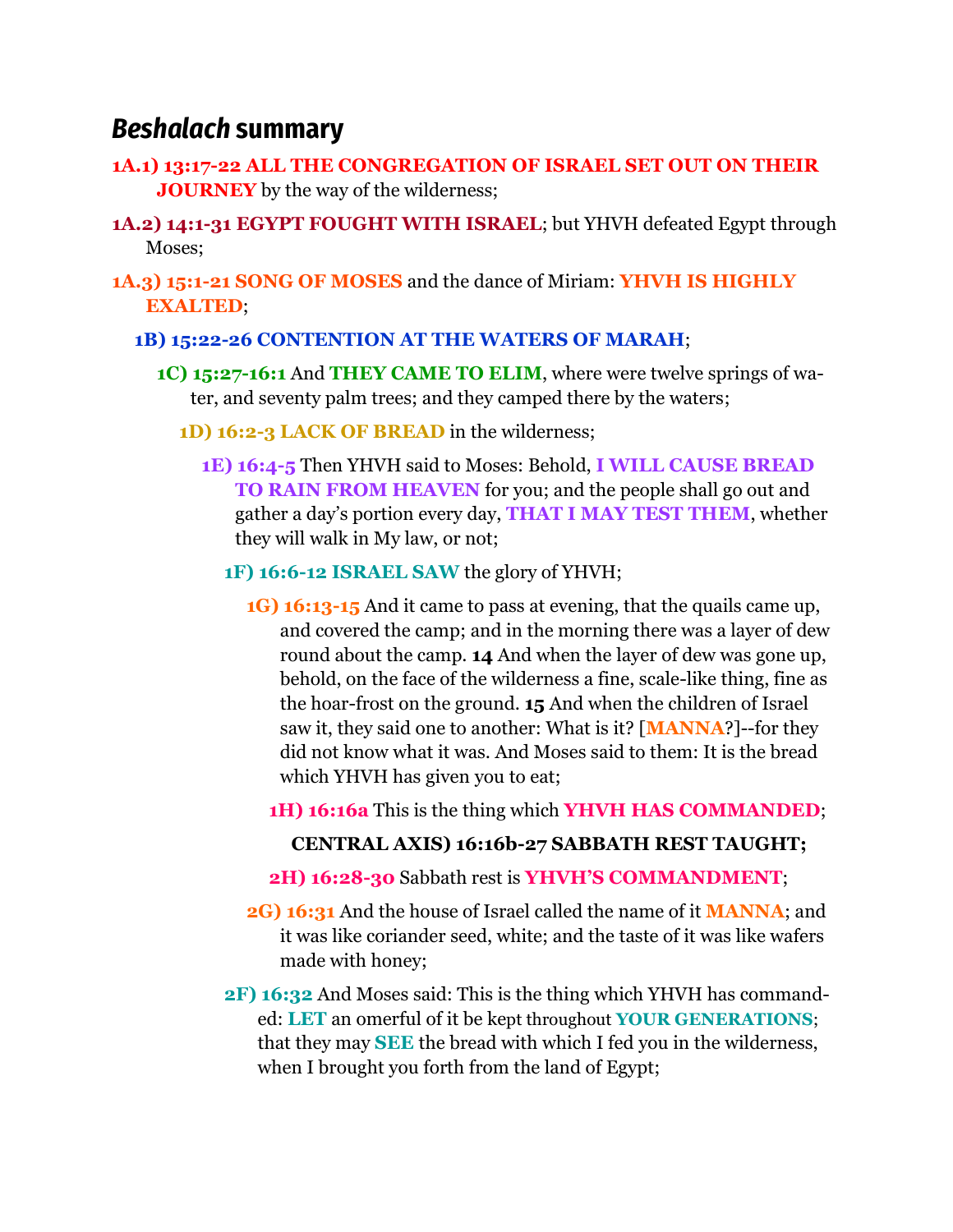- **2E) 16:33-34** And Moses said to Aaron: Take a jar, and put an omerful of **MANNA** in it, and lay it up before YHVH, **TO BE KEPT** throughout your generations. **34** As YHVH commanded Moses, so Aaron laid it up **BEFORE THE TESTIMONY**, to be kept;
- **2D) 16:35A PROVISION OF BREAD** in the wilderness;
- **2C) 16:35B-36** Until **THEY CAME TO** the borders of the land of **CANAAN**;
- **2B) 17:1-7 CONTENTION AT THE WATERS OF MASSAH AND MERIBAH**;
- **2A.1) 17:1-7** And **ALL THE CONGREGATION OF THE CHILDREN OF ISRAEL JOURNEYED** from the wilderness of Sin, etc.;
- **2A.2) 17:8-13 AMALEK FOUGHT WITH ISRAEL**, but YHVH defeated Amalek through Joshua;
- **2A.3) 17:14-16** And YHVH said to Moses: Write this for a memorial in the book, and rehearse it in the ears of Joshua: for I will utterly blot out the remembrance of Amalek from under heaven. **15** And **MOSES BUILT AN ALTAR**, and called the name of it YHVH-Nissi, **YHVH IS MY BANNER**. **16** And he said: Because YHVH has sworn: YHVH will have war with Amalek from generation to generation.

# *Beshalach* **chiastic structure**

- **1A.1) 13:17-22 ALL THE CONGREGATION OF ISRAEL SET OUT ON THEIR JOURNEY** by the way of the wilderness;
	- **1a) 13:17-18a** And it came to pass, when Pharaoh had let the people go, that **God led them** not by the way of the land of the Philistines, although that was near; for God said: Lest perhaps the people repent when they see war, and they return to Egypt. **18** But God led the people around by the way of the wilderness to the Red Sea;
	- **1b) 13:18b** And the children of **Israel went up** armed out of the land of Egypt. ;
	- **central axis) 13:19 And Moses took the bones of Joseph with him; for he had made the children of Israel solemnly swear, saying: God will surely remember you; and you shall carry up my bones away from here with you;**
	- **2b) 13:20** And **they** took their journey from Succoth, and **encamped** in Etham, on the edge of the wilderness;
	- **2a) 13:21-22** And **YHVH went before them** by day in a pillar of cloud, **to lead them in the way**; and by night in a pillar of fire, to give them light; that they might go by day and by night: **22** the pillar of cloud by day, and the pillar of fire by night did not depart from before the people; **{p}**

**1A.2) 14:1-31 EGYPT FOUGHT WITH ISRAEL**; but YHVH defeated Egypt through Moses;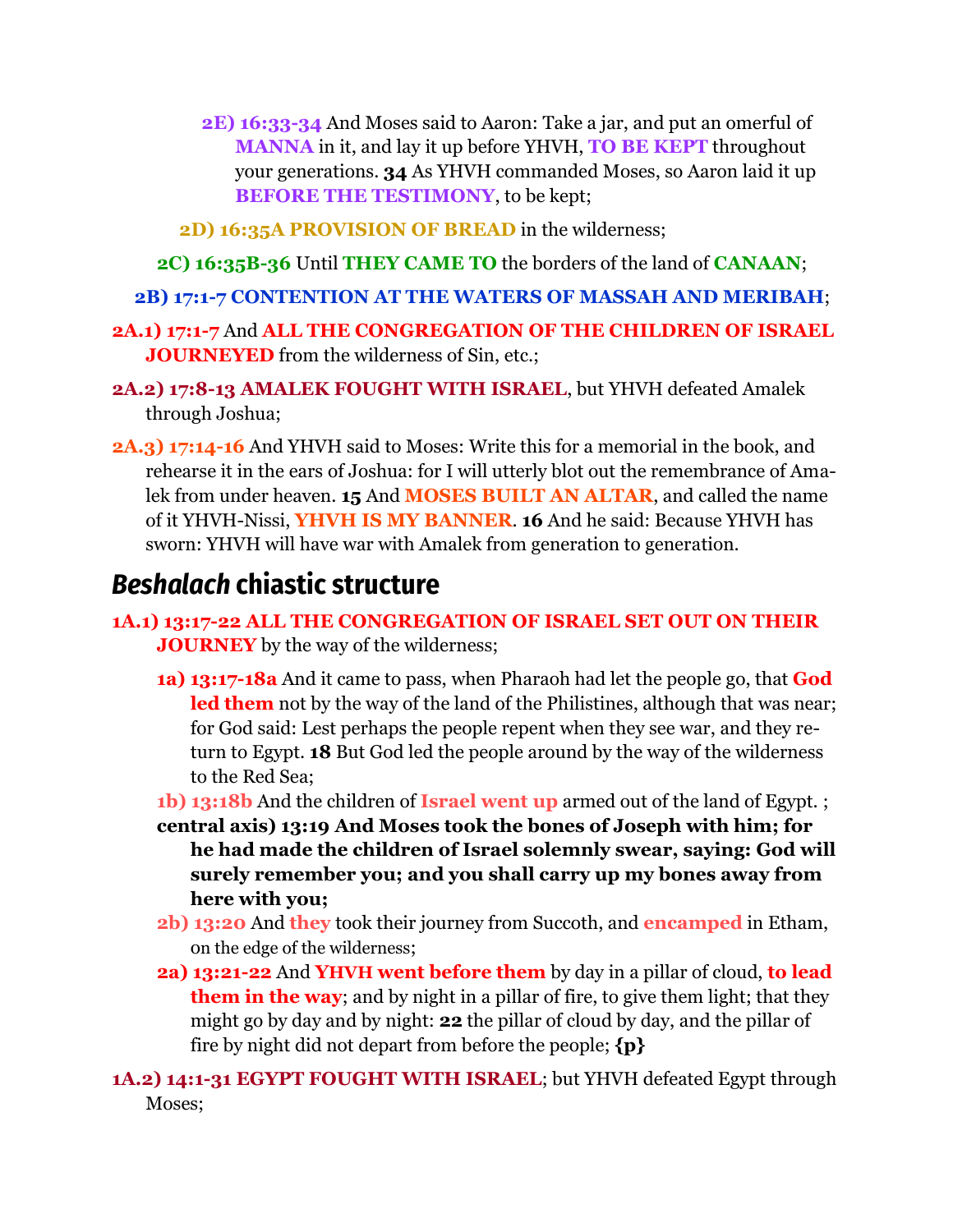**1a) 14:1-14** The enemy pursued, but **YHVH assured Israel of deliverance**;

*1a) 14:1-4* YHVH instructed Moses to *camp before Pi-hahiroth, opposite Baal-zephon* by the sea;

- **1A) 14:1-2** And YHVH spoke to Moses, saying: **2** Speak to the children of Israel, **THAT THEY TURN BACK AND CAMP** before Pi-hahiroth, between Migdol and the sea, before Baal-zephon; over against it you shall camp by the sea;
- **CENTRAL AXIS) 14:3-4A AND PHARAOH WILL SAY OF THE CHILDREN OF ISRAEL: THEY ARE ENTANGLED IN THE LAND, THE WILDERNESS HAS SHUT THEM IN. 4 AND I WILL HARDEN PHARAOH'S HEART, AND HE SHALL FOLLOW AFTER THEM; AND I WILL GAIN HONOR ON PHARAOH, AND ON ALL HIS HOST; AND THE EGYP-TIANS SHALL KNOW THAT I AM YHVH;**

**2A) 14:4B** And **THEY DID SO**;

- *1b.1) 14:5* And it was told to the king of Egypt that the people had fled; and *the heart of Pharaoh and of his servants was hardened towards the people*, and they said: What is this we have done, that we have let Israel go from serving us;
- *1b.2) 14:6-7* And he made ready his chariots, and took his people with him. **7** And he took six hundred chosen chariots, and *all the chariots of Egypt*, with captains over all of them;

*central axis) 14:8b For the children of Israel went out with a high hand;*

- *2b.1) 14:8a* And YHVH *hardened the heart of Pharaoh* king of Egypt, and he pursued after the children of Israel;
- *2b.2) 14:9a* And the Egyptians pursued after them, *all the horses and chariots of Pharaoh*, and his horsemen, and his army;
- *2a) 14:9b-14* The Egyptians overtook them *camping* by the sea, *beside Pihahiroth*, *in front of Baal-zephon*;
	- **1A) 14:9B-10A** And overtook them camping by the sea, beside Pi-hahiroth, in front of Baal-zephon. **10** And when Pharaoh drew near, the children of **ISRAEL LIFTED UP THEIR EYES**, and, behold, **THE EGYPTIANS WERE MARCHING AFTER THEM**;
	- **1B) 14:10B** And **THEY WERE VERY AFRAID**; and the children of Israel cried out to YHVH;
	- **1C) 14:11A** And they said to Moses: Because there were no graves in Egypt, you have taken us away **TO DIE IN THE WILDERNESS**?

**central axis) 14:11b** Why have you dealt so with us, to bring us forth out of Egypt?

- **2C) 14:12** Is not this the word that we spoke to you in Egypt, saying: Let us alone, that we may serve the Egyptians? For it is better for us to serve the Egyptians, than that **WE SHOULD DIE IN THE WILDERNESS;**
- **2B) 14:13A** And Moses said to the people: **FEAR NOT**;
- **2A) 14:13B-14 THE EGYPTIANS YOU SEE** today, **YOU SHALL SEE NO MORE** for ever; *1a) 14:13b* Stand still, and see *the salvation of YHVH*, *which He will work* for you today;
	- *central axis) 14:14a For the Egyptians you have seen today, you shall see them again no more for ever;*

*2a) 14:14 YHVH will fight for you*, and you shall hold your peace; **{p} 1b) 14:15-18 YHVH told Moses what He will do**;

*1) 14:15-16* And YHVH said to Moses: Why do you cry to Me? Speak to the children of Israel, that they go forward. **16** And lift up your rod, and *stretch out your*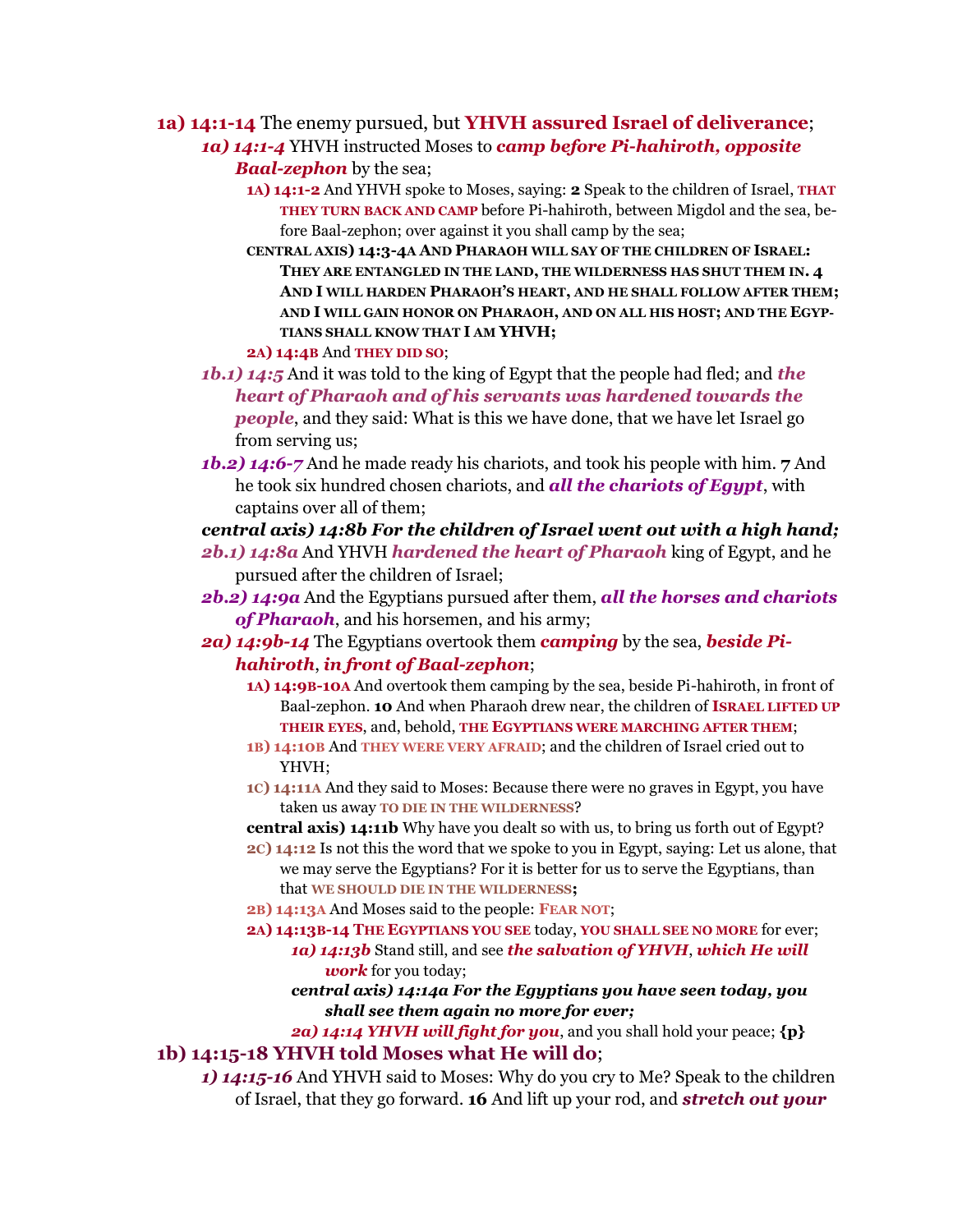*hand over the sea*, *and divide it*; and *the children of Israel shall go into the midst of the sea on dry ground*;

- *2) 14:17a* And I, behold, I will harden the hearts of *the Egyptians*, and they *shall go in after them*;
- *3) 14:17b-18 I will gain honor on Pharaoh and all his host*;
	- **1A) 14:17B** And **I WILL GAIN HONOR ON PHARAOH**, and on all his host, on his chariots, and on his horsemen;
	- **CENTRAL AXIS) 14:18A AND THE EGYPTIANS SHALL KNOW THAT I AM YHVH; 2A) 14:18B** When **I HAVE GAINED HONOR ON PHARAOH**, on his chariots, and on his horsemen;

**central axis) 14:19-20 And the angel of God, who went before the camp of Israel, moved and went behind them; and the pillar of cloud moved from before them, and stood behind them; 20 and it came between the camp of Egypt and the camp of Israel; and there was the cloud and the darkness here, yet it gave light by night there; and the one came not near the other all the night;**

- **2b) 14:21-25 YHVH accomplished what He had told Moses He would do**;
	- *1) 14:21-22* And *Moses stretched out his hand over the sea*; and YHVH caused the sea to go back by a strong east wind all the night, and made the sea dry land, *and the waters were divided*. **22** And *the children of Israel went into the midst of the sea on the dry ground*; and the waters were a wall to them on their right hand, and on their left;
	- *2) 14:23* And *the Egyptians pursued*, *and went in after them* into the midst of the sea, all Pharaoh's horses, his chariots, and his horsemen;
	- *3) 14:24-25* And it came to pass in the morning watch, that YHVH looked forth on the host of the Egyptians through the pillar of fire and of cloud, and discomfited the host of the Egyptians. **25** And He took off their chariot wheels, and made them to drive heavily; so that the Egyptians said: Let us flee from the face of Israel; for *YHVH fights for them against the Egyptians*; **{p}**
- **2a) 14:26-31 YHVH overthrew the Egyptians** in the midst of the sea;
	- *1a) 14:26-27* And YHVH said to Moses: Stretch out your hand over the sea, that the waters may come back on the Egyptians, on their chariots, and on their horsemen. **27** And Moses stretched forth his hand over the sea, and the sea returned to its strength when the morning appeared; and the Egyptians fled against it; and *YHVH overthrew the Egyptians* in the midst of the sea;
	- *1b) 14:28* And the waters returned, and covered the chariots, and the horsemen, even all the host of Pharaoh that went in after them into the sea; *there remained not so much as one of them*;
	- *central axis) 14:29 But the children of Israel walked on dry land in the midst of the sea; and the waters were a wall to them on their right hand, and on their left;*
	- *2b) 14:30* Thus YHVH saved Israel that day out of the hand of the Egyptians; and Israel saw *the Egyptians dead on the seashore*;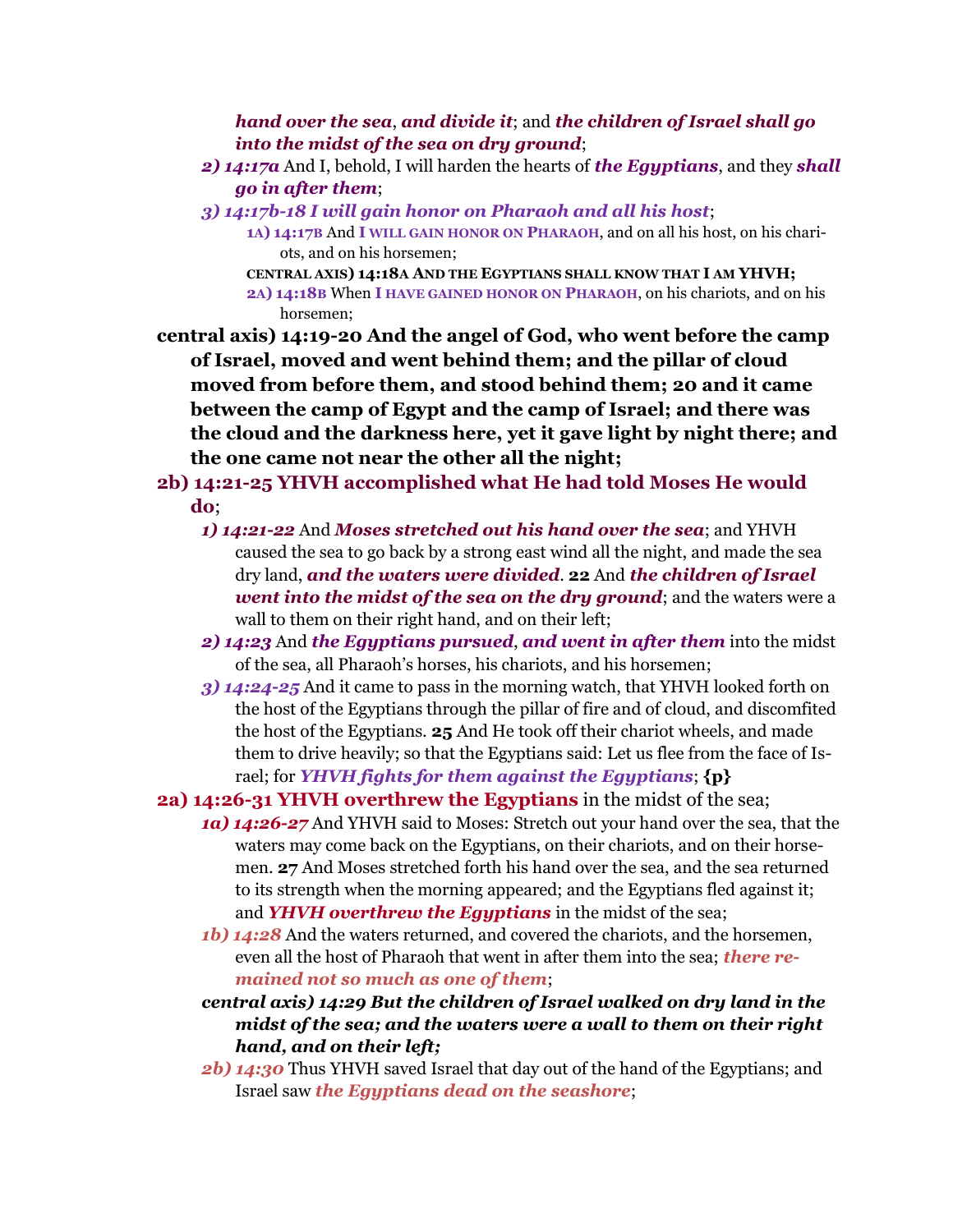*2a) 14:31* And Israel saw *the great work which YHVH did on the Egyptians*, and the people feared YHVH; and they believed in YHVH, and in His servant Moses; **{p}**

**1A.3) 15:1-21 SONG OF MOSES** and the dance of Miriam: **YHVH IS HIGHLY EXALTED**;

- **1a) 15:1-19 The song of Moses**: YHVH is highly exalted;
	- *1a.1) 15:1a* Then Moses and the children of Israel sang this song to YHVH, and spoke, saying: I will sing to *YHVH*, for He *is highly exalted*;
	- *1a.2) 15:1b-5 Pharaoh's horses*, *chariots*, and *horsemen He has cast into the sea*;
		- **1A) 15:1B THE HORSE AND HIS RIDER HE HAS THROWN INTO THE SEA**; **{s}**
		- **1B) 15:2A YHVH IS MY STRENGTH** and song, and **HE IS** become **MY SALVATION**;
		- **CENTRAL AXIS) 15:2B THIS IS MY GOD, AND I WILL GLORIFY HIM; MY FATHER'S GOD, AND I WILL EXALT HIM; {s}**
		- **2B) 15:3 YHVH IS A MAN OF WAR**, YHVH is His name; **{s}**
		- **2A) 15:4-5 PHARAOH'S CHARIOTS** and his host **HE HAS CAST INTO THE SEA**, and his chosen captains are sunk in the Red Sea. **{s} 5** The deeps cover them--they went down into the depths like a stone; **{s}**
	- *1b) 15:6-12 {sx7}* By *the greatness of His excellency* YHVH overthrew the Egyptians;
		- **1A) 15:6 YOUR RIGHT HAND**, O YHVH, glorious in power; Your right hand, O YHVH, dashes the enemy in pieces; **{s}**
		- **1B) 15:7A** And in **THE GREATNESS OF YOUR EXCELLENCY**;
		- **1C) 15:7B YOU OVERTHREW THEM THAT ROSE UP AGAINST YOU**; You sent forth Your wrath, it consumed them as stubble; **{s}**
		- **1D) 15:8** And with **THE BLAST OF YOUR NOSTRILS** the waters were piled up--the floods stood upright as a heap; the deeps were congealed in the heart of the sea;  $\{s\}$
		- **CENTRAL AXIS) 15:9 THE ENEMY SAID: I WILL PURSUE, I WILL OVERTAKE, I WILL DIVIDE THE SPOIL; MY LUST SHALL BE SATISFIED ON THEM; I WILL DRAW MY SWORD, MY HAND SHALL DESTROY THEM; {s}**
		- **2D) 15:10A YOU BLEW WITH YOUR WIND**, the sea covered them;
		- **2C) 15:10B THEY SANK** as lead **IN THE MIGHTY WATERS**; **{s}**
		- **2B) 15:11 WHO IS LIKE YOU**, **O YHVH**, **AMONG THE MIGHTY**? Who is like You, glorious in holiness, fearful in praises, doing wonders? **{s}**
		- **2A) 15:12** You stretched out **YOUR RIGHT HAND**--the earth swallowed them; **{s}**

*central axis) 15:13a You, in Your love, have led the people that You have redeemed;* 

- *2b) 15:13b-17 {sx5}* Because of *the greatness of His arm* the peoples fear YHVH's people;
	- **1A.1) 15:13B YOU HAVE GUIDED THEM** in **YOUR STRENGTH**;
	- **1A.2) 15:13C** To **YOUR HOLY HABITATION**; **{s}**
	- **1B) 15:14A THE PEOPLES** have heard, they **TREMBLE**;
	- **CENTRAL AXIS) 15:14B-15 PANGS HAVE TAKEN HOLD OF THE INHABITANTS OF PHI-LISTIA. {s} 15 THEN WERE THE CHIEFS OF EDOM FRIGHTENED; THE MIGHTY**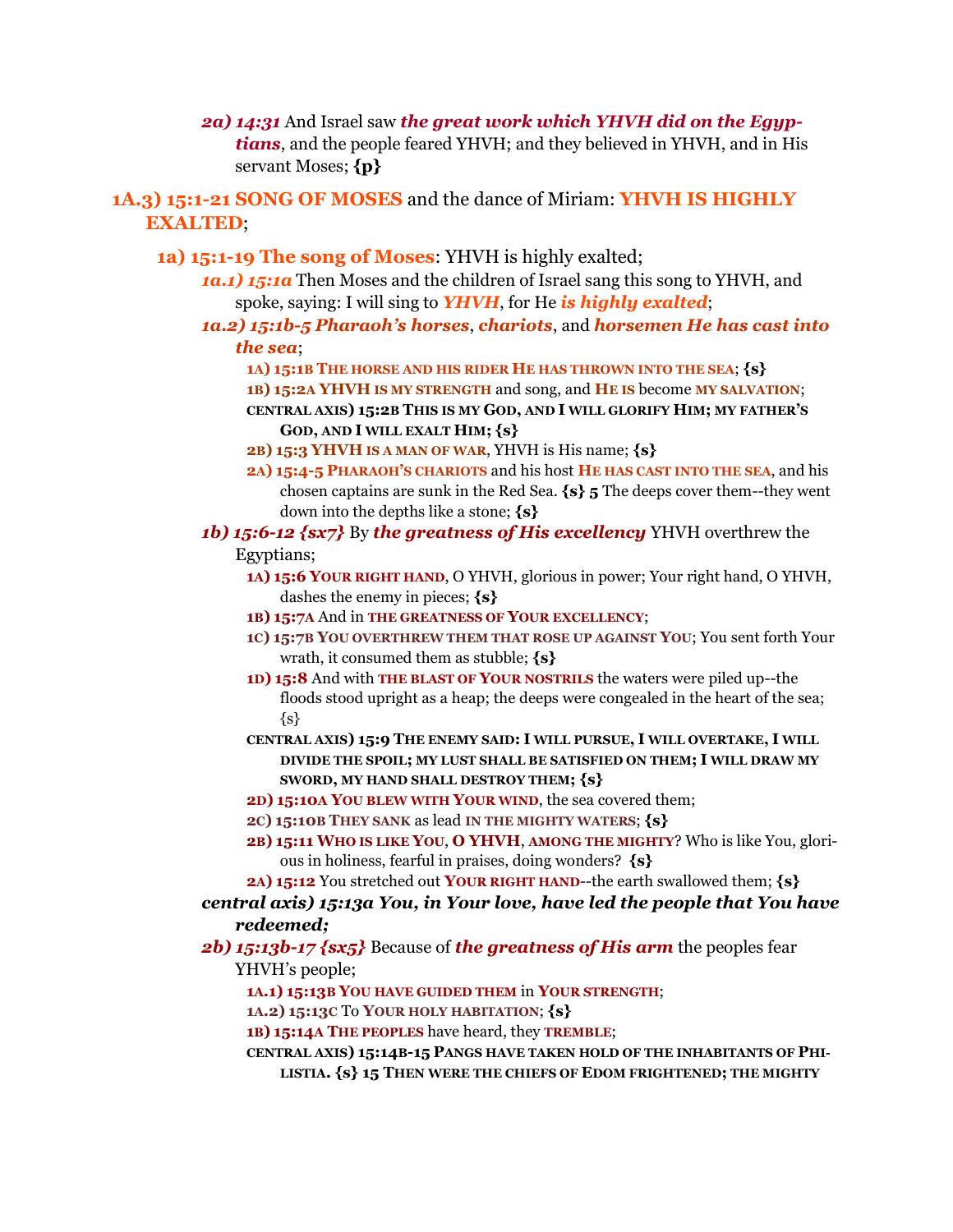**MEN OF MOAB, TREMBLING TAKES HOLD OF THEM; ALL THE INHABITANTS OF CANAAN ARE MELTED AWAY; {s}**

- **2B) 15:16A TERROR AND DREAD FALLS ON THEM**;
- **2A.1) 15:16B** By **THE GREATNESS OF YOUR ARM** they are as still as a stone; **TILL YOUR PEOPLE PASS OVER**, O YHVH, till the people pass over that You have gotten; **{s}**
- **2A.2) 15:17** You bring them in, and plant them in the mountain of Your inheritance, **THE PLACE**, O YHVH, **WHICH YOU HAVE MADE TO DWELL IN**, the sanctuary, O Lord, which Your hands have established; **{s}**

*2a.1) 15:18 YHVH shall reign for ever* and ever; **{s}**

- *2a.2) 15:19* For *the horses of Pharaoh* went in *with his chariots* and *with his horsemen* into the sea, and *YHVH brought back the waters of the sea on them*; but the children of Israel walked on dry land in the midst of the sea; **{p}**
- **2a) 15:20-21** And Miriam the prophetess, the sister of Aaron, took a timbrel in her hand; and all the women went out after her with timbrels and with dances. **21** And **Miriam sang to them**: Sing to YHVH, for He is highly exalted: the horse and his rider He has thrown into the sea; **{s}**

#### **1B) 15:22-26 CONTENTION AT THE WATERS OF MARAH**;

- **1) 15:22-23** And Moses led **Israel** onward from the Red Sea, and they **went out** into the wilderness of Shur; and they went three days in the wilderness, **and found no water**. **23** And when they came to Marah, they could not drink of the waters of Marah, for they were bitter. Therefore the name of it was called Marah;
- **2) 15:24** And **the people murmured against Moses**, saying: What shall we drink?
- **3) 15:25a** And **he cried to YHVH**;
- **4) 15:25b** And YHVH showed him a tree, and he cast it into the waters, and the waters were made sweet (i.e., **YHVH showed him** how to get water);
- **5) 15:25c-26** There **YHVH tested Israel**;

*1a) 15:25c* There He made for them *a statute and an ordinance*; *central axis) 15:25d And there He tested them;*

- *2a) 15:26* And He said: If you will diligently hearken to the voice of YHVH your God, and will do that which is right in His eyes, and will give ear to *His commandments*, *and* keep all *His statutes*, I will put none of the diseases upon you, which I have put upon the Egyptians; for I am YHVH who heals you; **{s}**
- **1C) 15:27-16:1** And **THEY CAME TO ELIM**, where were twelve springs of water, and seventy palm trees; and they camped there by the waters. **16:1** And they took their journey from Elim, and all the congregation of the children of Israel came to the wilderness of Sin, which is between Elim and Sinai, on the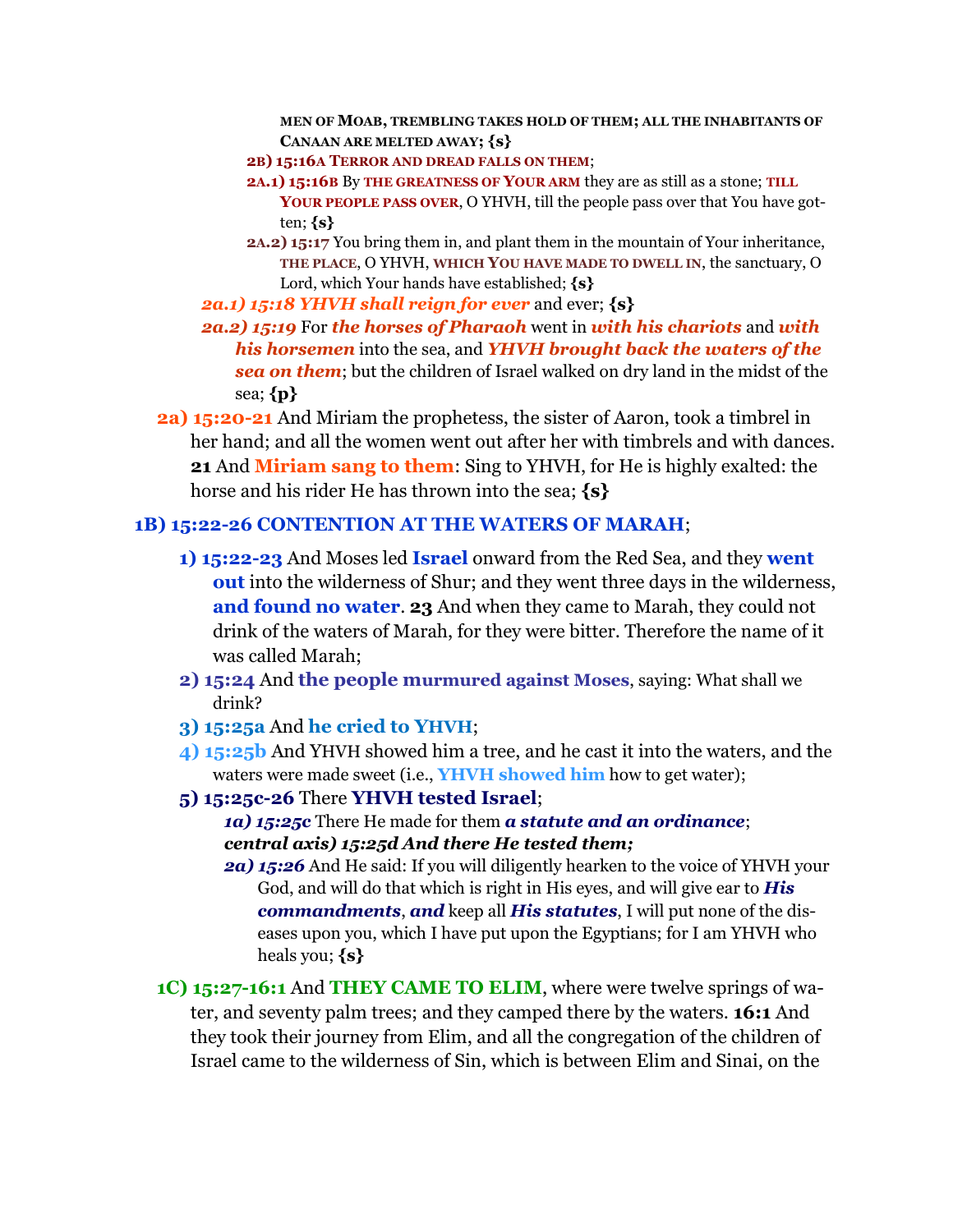fifteenth day of the second month after their departing out of the land of Egypt;

- **1D) 16:2-3** And the whole congregation of the children of Israel murmured against Moses and against Aaron in the wilderness; **3** and the children of Israel said to them: Would that we had died by the hand of YHVH in the land of Egypt, when we sat by the pots of meat, when we ate bread to the full; for you have brought us forth to this wilderness, to kill this whole assembly with hunger (i.e., **LACK OF BREAD** in the wilderness); **{s}**
	- **1E) 16:4-5** Then YHVH said to Moses: Behold, **I WILL CAUSE BREAD TO RAIN FROM HEAVEN** for you; and the people shall go out and gather a day's portion every day, **THAT I MAY TEST THEM**, whether they will walk in My law, or not. **5** And it shall come to pass on the sixth day that they shall prepare that which they bring in, and it shall be twice as much as they gather daily;

**1F) 16:6-12 ISRAEL SAW** the glory of YHVH;

- **1a) 16:6** And Moses and Aaron said to all the children of Israel: At evening, then **you shall know that YHVH has brought you out** from the land of Egypt;
- **1b) 16:7a** and in the morning, then you shall see **the glory of YHVH**;
- **1c) 16:7b** For that **He has heard your murmurings** against YHVH;
- **1d) 16:7c** And **what are we**, **that you murmur against us**?
- **central axis) 16:8a And Moses said: This shall be, when YHVH shall give you in the evening flesh to eat, and in the morning bread to the full;**
- **2d) 16:8b** For that YHVH hears your murmurings which you murmur against Him; and **what are we**? **Your murmurings are not against us**, but against YHVH;
- **2c) 16:9** And Moses said to Aaron: Say to all the congregation of the children of Israel: Come near before YHVH; for **He has heard your murmurings**;
- **2b) 16:10** And it came to pass, as Aaron spoke to the whole congregation of the children of Israel, that they looked toward the wilderness, and, behold, **the glory of YHVH** appeared in the cloud; **{p}**
- **2a) 16:11-12** And YHVH spoke to Moses, saying: **12** I have heard the murmurings of the children of Israel. Speak to them, saying: At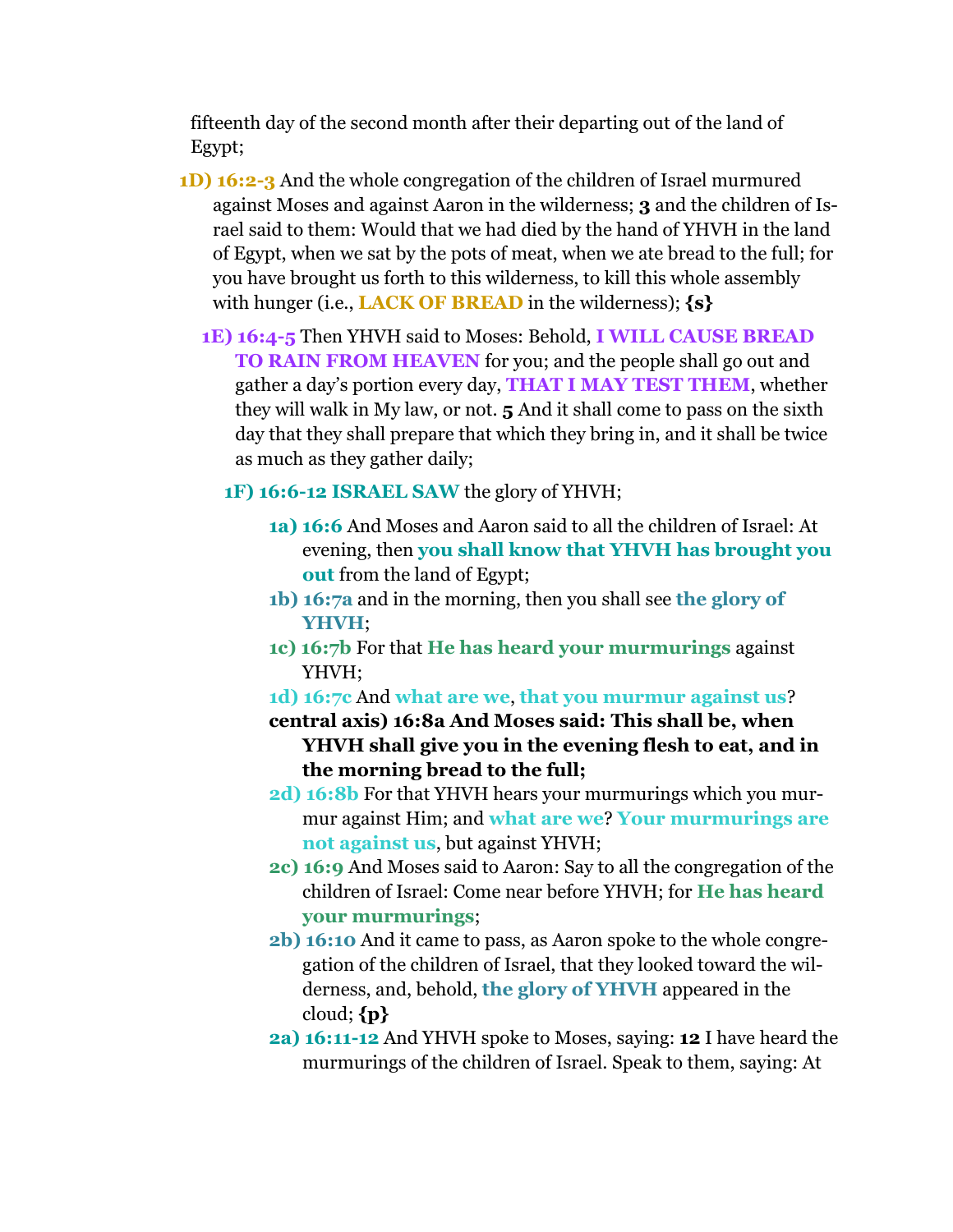dusk you shall eat flesh, and in the morning you shall be filled with bread; and **you shall know that I am YHVH your God**;

**1G) 16:13-15** And it came to pass at evening, that the quails came up, and covered the camp; and in the morning there was a layer of dew round about the camp. **14** And when the layer of dew was gone up, behold, on the face of the wilderness a fine, scale-like thing, fine as the hoar-frost on the ground. **15** And when the children of Israel saw it, they said one to another: What is it? [**MANNA**?]--for they did not know what it was. And Moses said to them: It is the bread which YHVH has given you to eat;

#### **1H) 16:16a** This is the thing which **YHVH HAS COMMANDED**;

#### **CENTRAL AXIS) 16:16b-27 SABBATH REST TAUGHT;**

#### **1a) 16:16b-21 Gather manna day by day**; *1a) 16:16b-18 Gather it* every man *according to his household*;

- **1A) 16:16B GATHER IT EVERY MAN ACCORDING TO HIS HOUSEHOLD**; an omer a head, according to the number of your persons, you shall take it, every man for them that are in his tent;
- **1B) 16:17** And the children of Israel did so, and **GATHERED SOME MORE**, **SOME LESS**;

#### **CENTRAL AXIS) 16:18A AND WHEN THEY MEASURED IT WITH AN OMER;**

- **2B) 16:18B HE THAT GATHERED MUCH** had nothing over, and **HE THAT GATHERED LITTLE** had no lack;
- **2A) 16:18C THEY GATHERED EVERY MAN ACCORDING TO HIS HOUSEHOLD**;
- *central axis) 16:19-20 Let no one leave it till morning;*
	- **1) 16:19** And Moses said to them: **LET NO MAN LEAVE IT TILL THE MORNING**;
	- **2) 16:20A** Notwithstanding they hearkened not to Moses; but **SOME OF THEM LEFT OF IT UNTIL THE MORNING**;
	- **3) 16:20B** And **IT BRED WORMS**, **AND ROTTED**; and Moses was angry with them;
- *2a) 16:21* And *they gathered it* morning by morning, every man *according to his household*; and as the sun grew hot, it melted;

## **2a) 16:22-27 Do not gather manna on the Sabbath**

#### **day**;

*1a) 16:22* And it came to pass that *on the sixth day they gathered twice as much bread*, two omers for each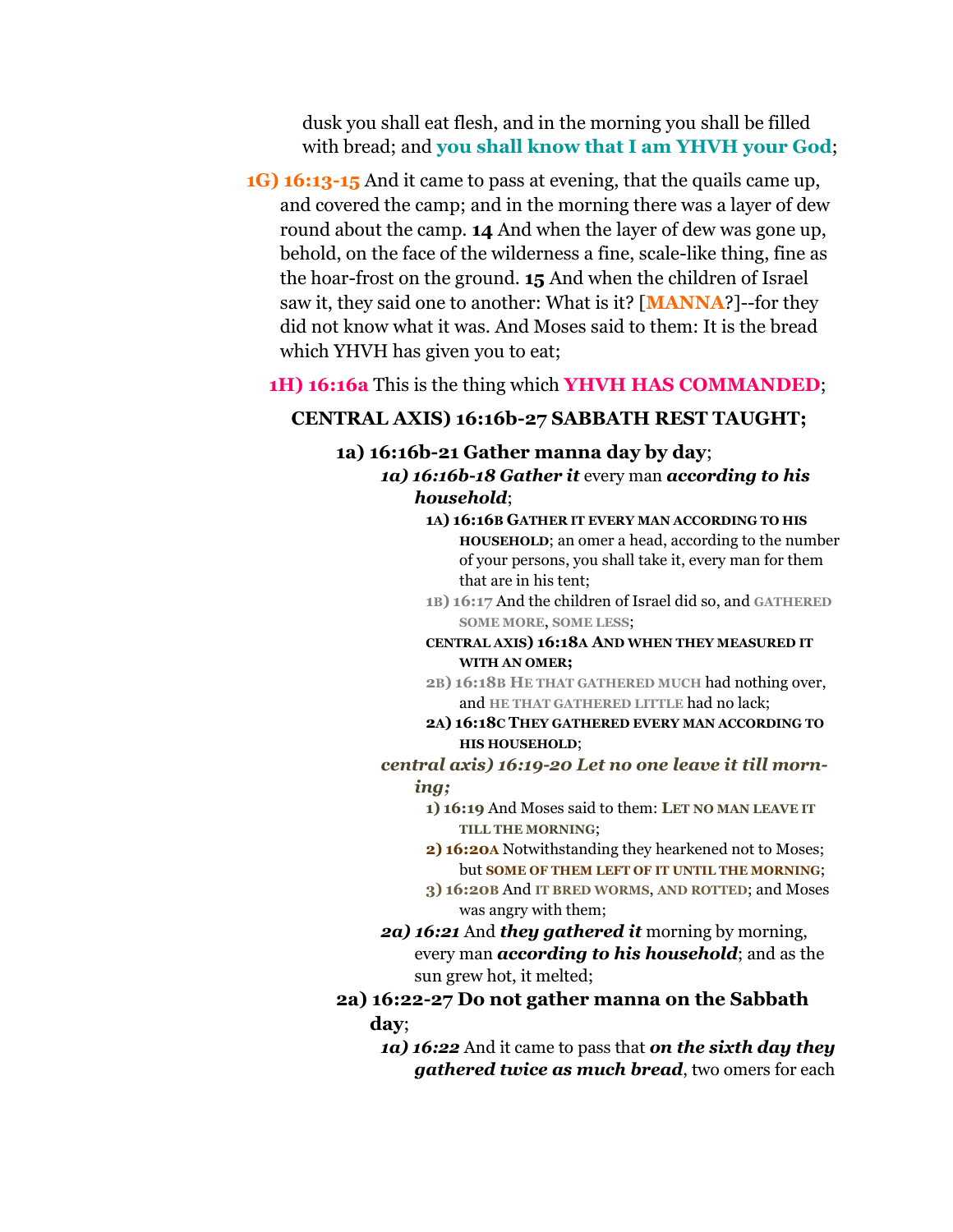one; and all the rulers of the congregation came and told Moses;

- *1b) 16:23a* And he said to them: This is that which YHVH has spoken: *Tomorrow is* a solemn rest, *a holy Sabbath to YHVH*;
- *1c) 16:23b Bake* that which you will bake, *and boil* that which you will boil;
- *central axis) 16:23c-24 Lay it up until morning*;
	- **1) 16:23C** And all that remains over, **LAY UP** for yourselves to be kept **UNTIL THE MORNING**;
	- **2) 16:24A** And **THEY LAID IT UP TILL THE MORNING**, as Moses commanded;
	- **3) 16:24B** And **IT DID NOT ROT**, **NEITHER** was there any **WORM IN IT**;
- *2c) 16:25a* And Moses said: *Eat that today*;
- *2b) 16:25b* For *today is a Sabbath to YHVH*; today you shall not find it in the field;
- **2a) 16:26-27** *Six days you shall gather it*; but *on the seventh day* is the Sabbath, in it *there shall be none*. **27** And it came to pass on the seventh day, that there went out some of the people to gather, and they found none; **{s}**
- **2H) 16:28-30** And YHVH said to Moses: How long will you refuse to keep My commandments and My laws? **29** See that YHVH has given you the Sabbath; therefore He gives you on the sixth day the bread of two days; abide every man in his place, let no man go out of his place on the seventh day. **30** So the people rested on the seventh day (i.e., Sabbath rest is **YHVH'S COMMAND-MENT**);
- **2G) 16:31** And the house of Israel called the name of it **MANNA**; and it was like coriander seed, white; and the taste of it was like wafers made with honey;
- **2F) 16:32** And Moses said: This is the thing which YHVH has commanded: **LET** an omerful of it be kept throughout **YOUR GENERATIONS**; that they may **SEE** the bread with which I fed you in the wilderness, when I brought you forth from the land of Egypt;
- **2E) 16:33-34** And Moses said to Aaron: Take a jar, and put an omerful of **MANNA** in it, and lay it up before YHVH, **TO BE KEPT** throughout your generations. **34** As YHVH commanded Moses, so Aaron laid it up **BEFORE THE TESTIMONY**, to be kept: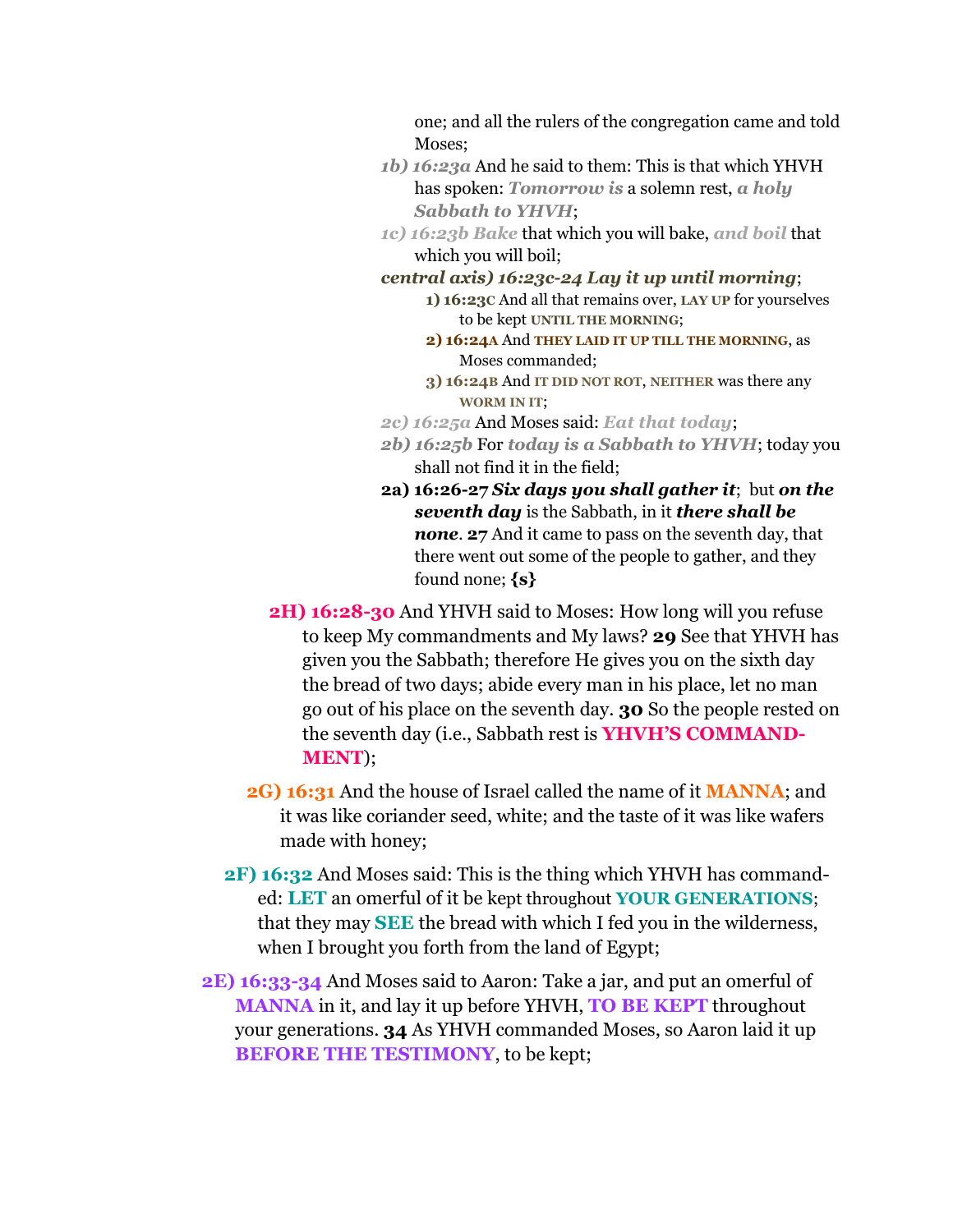- **2D) 16:35A** And the children of Israel ate the manna forty years, until they came to an inhabited land; they ate the manna (i.e., **PROVISION OF BREAD** in the wilderness);
- **2C) 16:35B-36** Until **THEY CAME TO** the borders of the land of **CANAAN**. **36** Now an omer is the tenth part of an ephah; **{p}**

#### **2B) 17:1-7 CONTENTION AT THE WATERS OF MASSAH AND MERIBAH**;

**1) 17:1** And all the congregation of the children of **Israel journeyed** from the wilderness of Sin, by their stages, according to the commandment of YHVH, and encamped in Rephidim; **and there was no water** for the people to drink;

#### **2) 17:2-3 The people complained against Moses**;

- *1a) 17:2a* Therefore *the people strove with Moses*;
- *1b) 17:2b* And said: *Give us water* that we may drink;
- *central axis) 17:2c And Moses said to them: Why do you strive with me? Why do you try YHVH?*
- *2b) 17:3a* And *the people thirsted* there for water;
- *2a) 17:3b* And *the people murmured against Moses*, and said: Why have you brought us up out of Egypt, to kill us and our children and our cattle with thirst;
- **3) 17:4** And **Moses cried to YHVH**, saying: What shall I do to this people? They are almost ready to stone me;
- **4) 17:5-6** And YHVH said to Moses: Pass on before the people, and take with you of the elders of Israel; and your rod, with which you struck the river, take in your hand, and go. **6** Behold, I will stand before you there on the rock in Horeb; and you shall strike the rock, and there water shall come out of it, that the people may drink. And Moses did so in the sight of the elders of Israel (i.e., **YHVH showed him** how to get water);
- **5) 17:7** And the name of the place was called Massah, and Meribah, because of the striving of the children of **Israel**, and because they **tried YHVH**, saying: Is YHVH among us, or not; **{p}**

### **2A.1) 17:1-7** And **ALL THE CONGREGATION OF THE CHILDREN OF ISRAEL JOURNEYED** from the wilderness of Sin, etc.; **{p}**

- **2A.2) 17:8-13 AMALEK FOUGHT WITH ISRAEL**, but YHVH defeated Amalek through Joshua;
	- **1a) 17:8-9a** Then came **Amalek**, and **fought with Israel** in Rephidim. **9** And Moses said to Joshua: Choose men, and go out, fight with Amalek;
	- **1b) 17:9b** Tomorrow I will stand **on the top of the hill** with the rod of God in my hand;